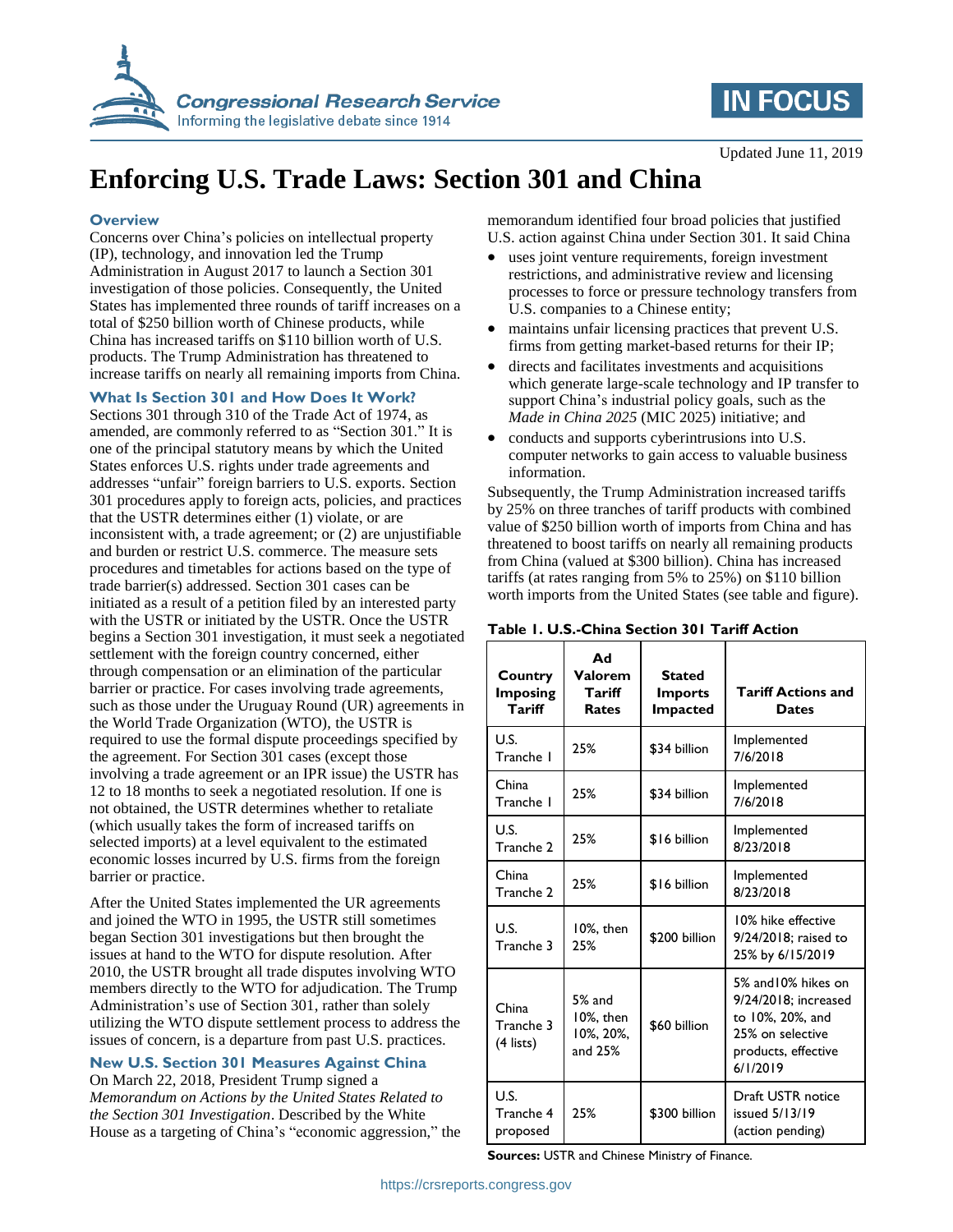#### **Figure 1. Four Tranches of Implemented and Proposed Tariff Hikes under Section 301 Actions**



#### **Sources:** USTR and Chinese Ministry of Commerce.

**Notes:** U.S. tariff hikes at 25%, while China's range from 5% to 25%. China has not yet responded to the proposed U.S. fourth tranche.

#### **U.S.-China Trade Negotiations**

The two sides have conducted negotiations on the U.S. Section 301 investigation. These discussions have gone on to include issues beyond the four IP and innovation policies cited by the Trump Administration.

On May 3-4, 2018, the two sides held high-level talks in Beijing. The U.S. side released a draft Framework for Discussion. It included calls for China to reduce the bilateral trade imbalance by \$200 billion over two years; address each of the four practices identified in the Section 301 findings; halt subsidies for the *Made in China 2025* initiative; remove foreign investment restrictions, make China's tariff levels comparable to U.S. tariff rates, and remove certain nontariff barriers; improve market access for U.S. service providers and agricultural products; and agree not to oppose, challenge, or take any other action against the United States' action, including in the WTO, if China failed to live up to a framework agreement. On May 19, the United States and China released a joint statement outlining progress on a number of trade issues. China agreed that it would "significantly increase purchases of United States goods and services," including U.S. agricultural and energy products, and would strengthen its IPR laws and regulations. On May 21, U.S. Secretary of the Treasury Steven Mnuchin stated that because of the agreement, the trade war had been put "on hold." However, on May 29, the White House announced that it planned to move ahead with Section 301 action against China by: (1) imposing 25% ad valorem tariffs on \$50 billion worth of imports from China; (2) implementing new investment restrictions and enhanced export controls on Chinese entities and persons in regard to the acquisition of "industrially significant technology" for national security purposes (legislation was later enacted addressing these issues); and (3) continuing to pursue the WTO case against China's licensing policies. The White House further stated it would request China remove "all of its many trade barriers" and make taxes and tariffs between the two countries "reciprocal in nature and value." A subsequent statement by the Chinese government said that the White House actions were "clearly contrary to the recent agreement between the two sides," and said it would not implement the market-opening measures it had pledged to make while being threatened with tariff hikes.

On June 15, 2018, the USTR announced a two-stage plan to impose 25% ad valorem tariffs on \$50 billion worth of Chinese imports. When China on June 16 issued its own two-stage retaliation plan against the United States, President Trump directed the USTR on June 18 to propose a new list of products worth \$200 billion that would be subject to increased 10% tariffs if China retaliated against U.S. tariff hikes, and he warned of additional tariffs if China retaliated a second time. The first two rounds of U.S. 25% tariff hike measures went into effect on July 6, 2018, (covering \$34 billion worth of products) and on August 23 (on \$16 billion worth of products). China implemented comparable countermeasures on U.S. products. On September 17, the Trump Administration announced a third round of tariffs (at 10%, then raised to 25% on January 1, 2019) on \$200 billion worth of Chinese products (effective September 24). China then raised tariffs (by 5% and 10%) on \$60 billion worth of imports from the United States.

#### **A Temporary Trade Truce**

On December 1, 2018, Presidents Trump and Xi met at a private dinner during the G20 Summit in Argentina. According to a White House statement, China agreed to make "very substantial" purchases of U.S. products and to begin negotiations on making structural changes to various aspects of its economy with the goal of achieving an agreement in 90 days. President Trump agreed to suspend the planned tranche 3 Section 301 tariff rate increases (to 25%) for 90 days, pending the outcome of intense bilateral negotiations. On February 24, 2019, President Trump tweeted that progress had been made in the trade talks and that he would further delay the tariff hikes.

#### **Trade Conflict Resumes and Intensifies**

On May 5, 2019, President Trump tweeted that trade negotiations were going "too slowly" and that China was attempting to "renegotiate" previous trade commitments. He then ordered that tariffs be raised from 10% to 25% on the third tranche of imports from China and for the USTR to begin the process of increasing tariffs by 25% on nearly all remaining U.S. imports from China valued at \$300 billion. On May 13, China announced it would increase tariffs on many of the products on its retaliatory third tranche. On June 2, China said that the United States had "persisted with exorbitant demands," including issues concerning "China's sovereign affairs."

A protracted and expanding U.S.-China trade conflict could sharply reduce bilateral commercial ties, disrupt international supply chains, and diminish global economic growth. Many economists warn that imposing tariffs on nearly all products from China could be costly to U.S. consumers and firms that depend on trade with China. In addition, China could further retaliate by curbing operations of U.S.-invested firms in China, reducing its holdings of U.S. Treasury securities, and curtailing rare earth material exports to the United States. A study by the Organization for Economic Cooperation and Development estimated that current and threatened U.S.-China tariff hikes could reduce global GDP by 1.6% by 2021-2022 (relative to its baseline).

**Wayne M. Morrison**, Specialist in Asian Trade and Finance